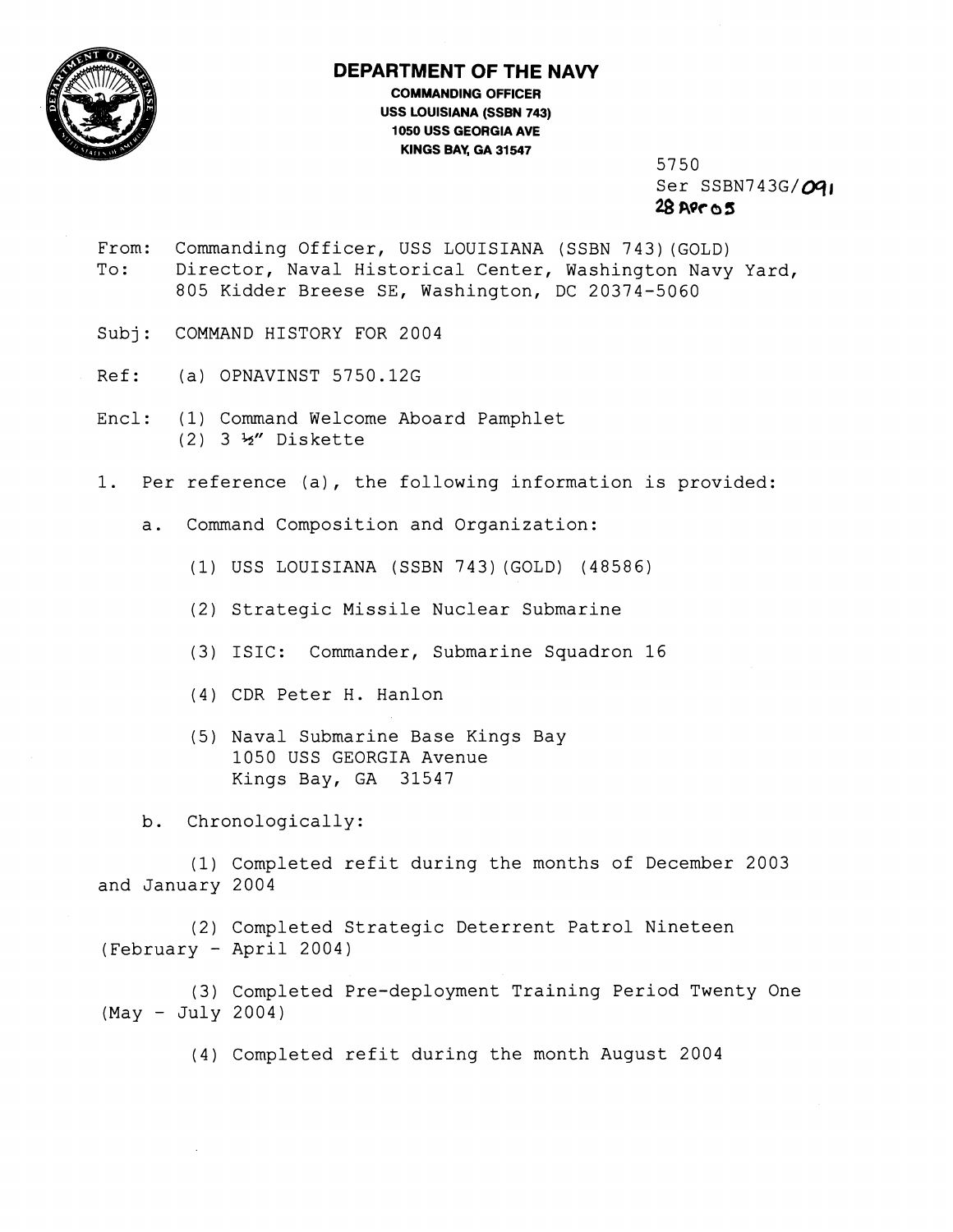Subj: COMMAND HISTORY FOR 2004

(5) Completed Strategic Deterrent Patrol Twenty One (September - December 2004)

c. Awards: LOUISIANA GOLD was presented with the following awards on 1 January 2005 from Submarine Squadron Sixteen for superior performance in 2004:

(1) Communications 'C"

(2) Supply Blue "E"

d. Narrative:

(1) On 9 December 2003 the Gold crew relieved the Blue crew. During the months of December 2003 and January 2004 the Gold Crew completed their revitalization period.

(2) On 4 February 2004, the LOUISIANA (GOLD) departed to conduct Strategic Deterrent Patrol Nineteen. On 15 April 2004, the LOUISIANA (GOLD) completed their patrol. On 17 April 2004 the Blue crew relieved the Gold crew. USS LOUISIANA (GOLD) conducted the following significant events during Patrol Nineteen:

(ORSE )

(a) Operational Reactor Safeguards Examination

(b) Supply Management Inspection (SMI)

 $(c)$  )

(3) On 7 May 2004 CDR Peter H. Hanlon relieved CDR William A. Ebbs as Commanding Officer USS LOUISIANA (GOLD).

(4) On 25 May 2004, the Gold crew began Pre-deployment Training Period Twenty One. On 8 August 2004 the Gold crew relieved the Blue crew. During the month of August 2004 the Gold crew completed their revitalization period.

(5) USS LOUISIANA (GOLD) sortied on 3 September 2004 to avoid Hurricane Charlie. LOUISIANA returned to port on 7 September 2004.